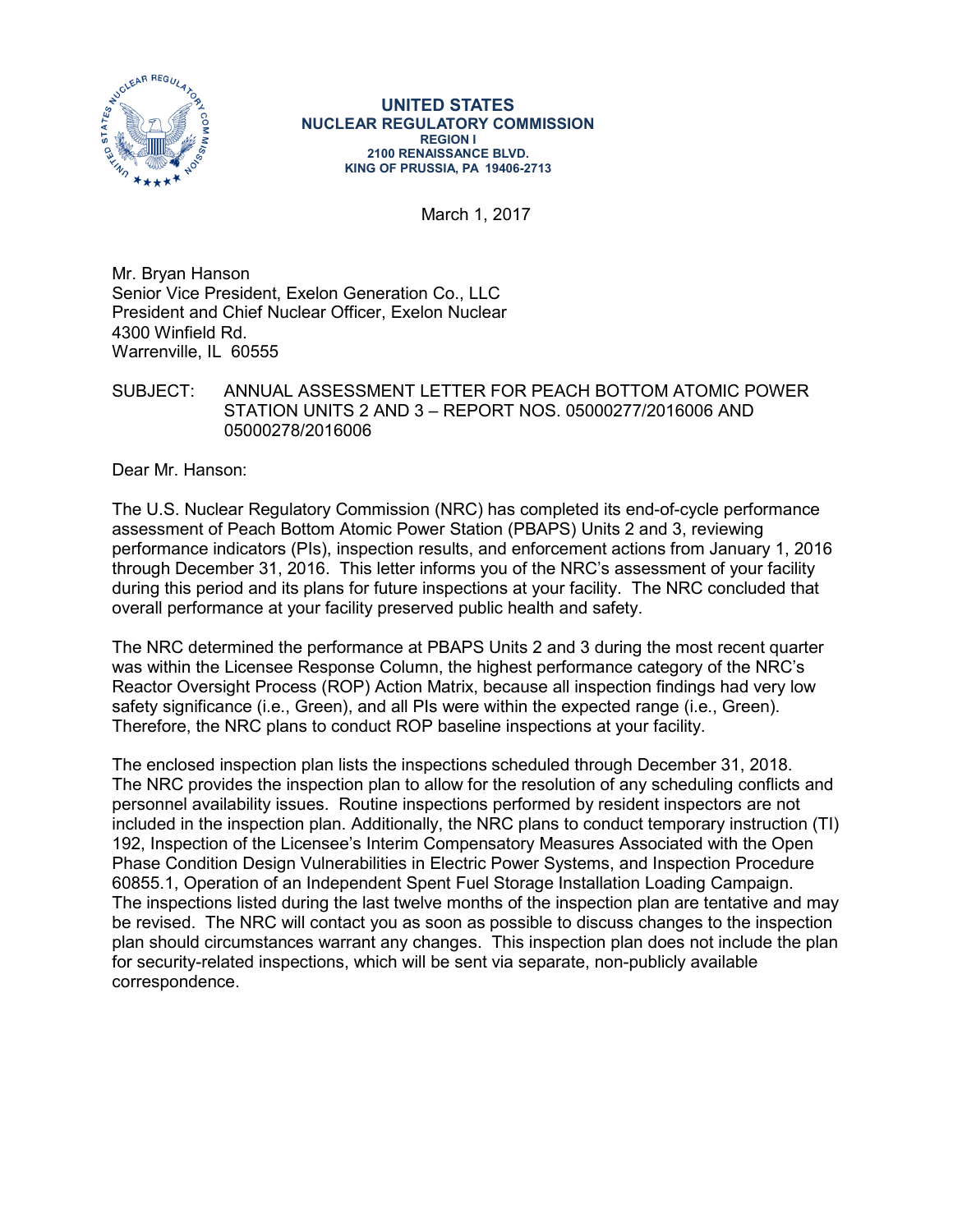B. Hanson **B.** Hanson

In accordance with Title 10 of the *Code of Federal Regulations* (10 CFR) 2.390 of the NRC's "Rules of Practice," a copy of this letter will be available electronically for public inspection in the NRC Public Document Room or from the Publicly Available Records (PARS) component of NRC's document system (ADAMS). ADAMS is accessible from the NR's Website at <http://www.nrc.gov/reading-rm/adams.html> (the Public Electronic Reading Room).

Please contact me at 610-337-5262 with any questions you have regarding this letter.

Sincerely,

**/RA/**

Daniel L. Schroeder, Chief Reactor Projects Branch 4 Division of Reactor Projects

Docket Nos. 50-277 and 50-278 License Nos. DPR-44 and DPR-56

Enclosure: Inspection/Activity Plan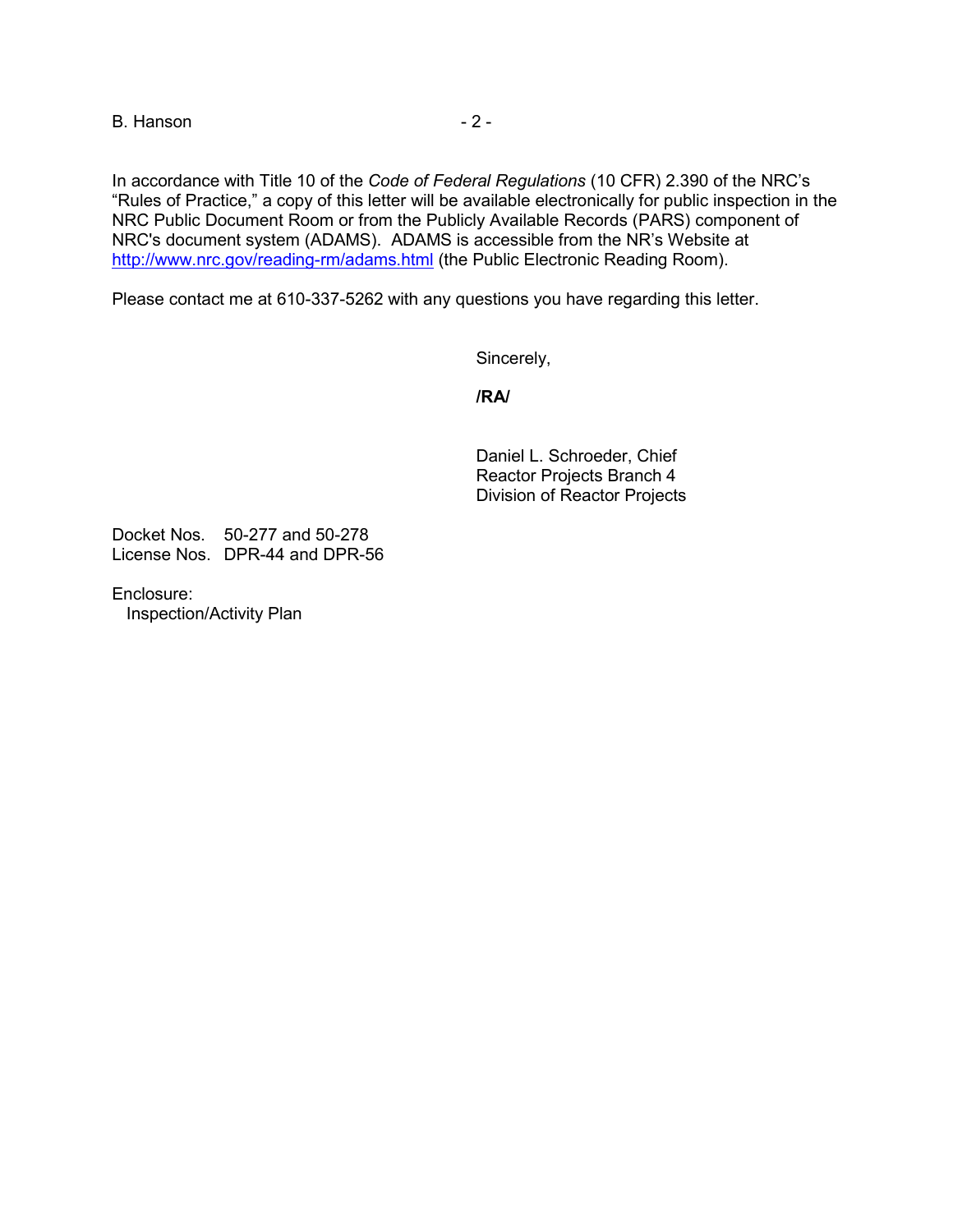SUBJECT: ANNUAL ASSESSMENT LETTER FOR PEACH BOTTOM ATOMIC POWER STATION UNITS 2 AND 3 – REPORT NOS 05000277/2016006 AND 05000278/2016006 DATED MARCH 1, 2017

DISTRIBUTION: (e-mail) DDorman, RA DLew, DRA MScott, DRP DPelton, DRP RLorson, DRS JYerokun, DRS DSchroeder, DRP SBarber, DRP KHeller JHeinly, DRP, SRI

BSmith, DRP, RI SSchmitt, DRP, AA JBowen, RI, OEDO RidsNrrPMPeachBottom **Resource** RidsNrrDorlLpl1-2 **Resource** [ROPreports Reso](mailto:ROPreportsResource@nrc.gov)urce RMcKinley, DRS WCook, DRS

MGray, DRS DJackson, DRS DTifft, RI, SLO JGreives, SLO DScrenci, RI, PAO NSheehan, RI, PAO [RidsNrrDirslpab Resource](mailto:RidsNrrDirslpab@nrc.gov)  ROPassessment Resource

DOCUMENT NAME: S:\ROP Assessment Meetings\ROP-17 EOC Review\Branch 4\PB ROP-17 EOC<br>Annual Assessment Letter.docxADAMS 4CCESSION NUMBER: ML17055B661 Annual Assessment Letter.docxADAMS

| <b>SUNSI Review</b><br>☑ |            | ☑<br>Non-Sensitive<br>Sensitive | <b>Publicly Available</b><br>☑<br>Non-Publicly Available |
|--------------------------|------------|---------------------------------|----------------------------------------------------------|
| OFFICE                   | RI/DRP     | RI/DRP                          |                                                          |
| <b>NAME</b>              | SBarber/SB | DSchroeder/DS                   |                                                          |
| <b>DATE</b>              | 2/24/17    | 2/24/17                         |                                                          |

OFFICIAL RECORD COPY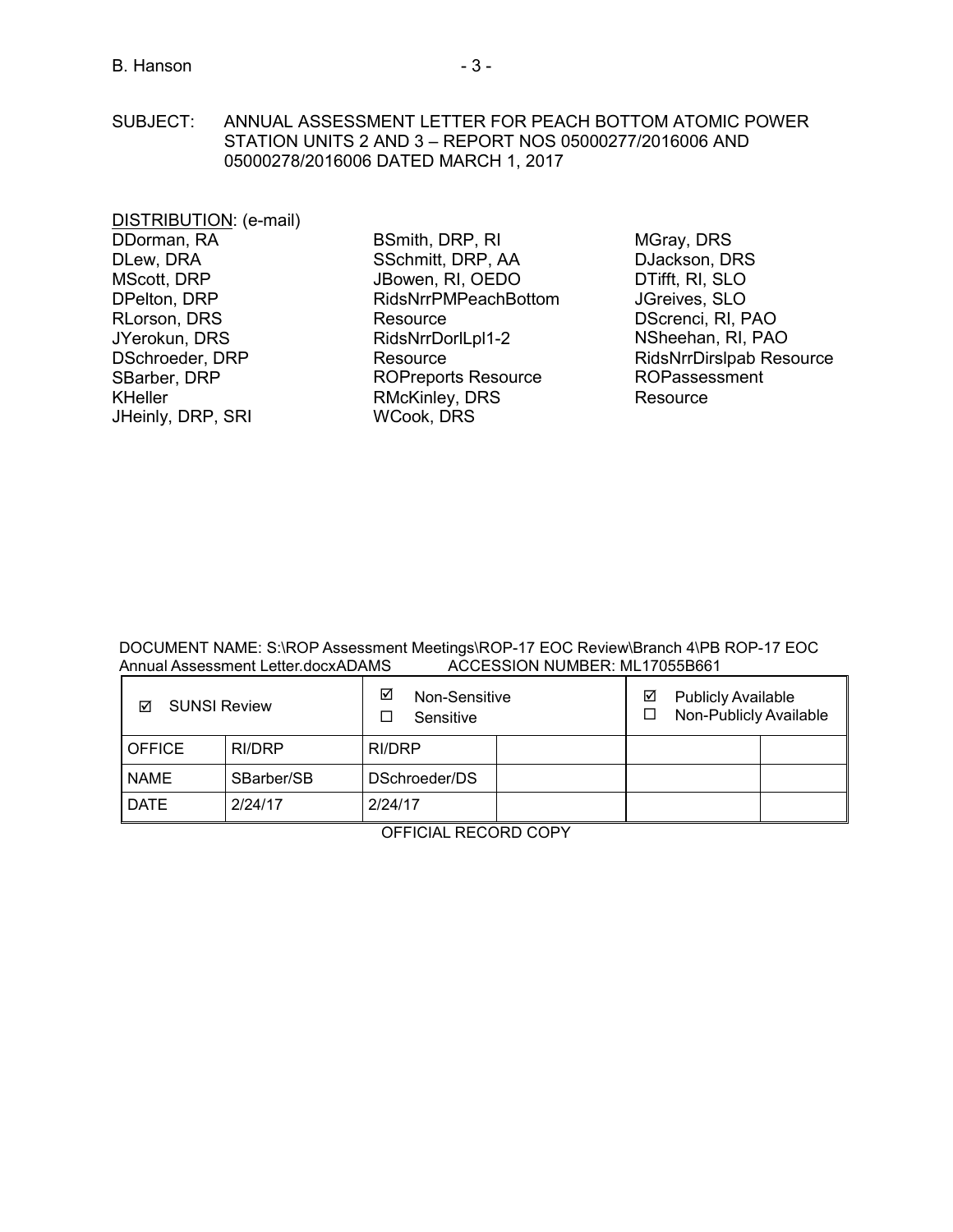**Report 22 Page 1 of 2 02/03/2017 14:44:36**

## **Peach Bottom Inspection / Activity Plan 01/01/2017 - 12/31/2018**

| <b>Unit</b><br>Number   | <b>Start</b> | <b>Planned Dates</b><br>End | <b>Inspection Activity</b> |                 | <b>Title</b>                                                                                      | No. of Staff<br>on Site |
|-------------------------|--------------|-----------------------------|----------------------------|-----------------|---------------------------------------------------------------------------------------------------|-------------------------|
|                         |              |                             | 3/20EXAM                   |                 | - PEACH BOTTOM INITIAL OL EXAM                                                                    |                         |
| 2                       | 02/20/2017   | 02/24/2017                  | U01942                     |                 | FY-17-PB INITIAL OPERATOR LICENSING EXAM                                                          | 4                       |
| $\overline{\mathbf{c}}$ | 03/20/2017   | 03/31/2017                  | U01942                     |                 | FY-17-PB INITIAL OPERATOR LICENSING EXAM                                                          |                         |
|                         |              |                             | 7111111B                   |                 |                                                                                                   | $\overline{2}$          |
| 2, 3                    | 02/27/2017   | 03/03/2017                  | IP 7111111A                |                 | - PB REQUAL INSP WITH P/F RESULTS                                                                 |                         |
| 2, 3                    | 02/27/2017   | 03/03/2017                  | IP 7111111B                |                 | Licensed Operator Requalification Program - Annual Review                                         |                         |
|                         |              |                             |                            |                 | Licensed Operator Requalification Program                                                         |                         |
| 2, 3                    | 03/13/2017   | 03/17/2017                  | 71152B<br>IP 71152B        | - PI&R BIENNIAL |                                                                                                   | 4                       |
| 2, 3                    | 03/27/2017   | 03/31/2017                  |                            |                 | Problem Identification and Resolution                                                             |                         |
|                         |              |                             | IP 71152B                  |                 | Problem Identification and Resolution                                                             |                         |
|                         |              |                             | 7111121M                   |                 | - DESIGN BASES ASSURANCE INSPECTION (TEAM)                                                        | 6                       |
| 2, 3                    | 01/30/2017   | 02/03/2017                  | IP 7111121M                |                 | Component Design Bases Inspection (Teams)                                                         |                         |
| 2, 3                    | 02/13/2017   | 02/17/2017                  | IP 7111121M                |                 | Component Design Bases Inspection (Teams)                                                         |                         |
|                         |              |                             | ЕP                         |                 | - EP PROGRAM INSPECTION                                                                           | $\mathbf{1}$            |
| 2, 3                    | 03/27/2017   | 03/31/2017                  | IP 7111402                 |                 | Alert and Notification System Testing                                                             |                         |
| 2, 3                    | 03/27/2017   | 03/31/2017                  | IP 7111403                 |                 | Emergency Preparedness Organization Staffing and Augmentation System                              |                         |
| 2, 3                    | 03/27/2017   | 03/31/2017                  | IP 7111405                 |                 | Correction of Emergency Preparedness Weaknesses and Deficiencies                                  |                         |
| 2, 3                    | 03/27/2017   | 03/31/2017                  | IP 71151                   |                 | Performance Indicator Verification                                                                |                         |
|                         |              |                             | 71124                      |                 | - IP 71124.01 RAD HAZARD .04 AIRORNE                                                              | $\mathbf{1}$            |
| 2, 3                    | 03/20/2017   | 03/23/2017                  | IP 71124.01                |                 | Radiological Hazard Assessment and Exposure Controls                                              |                         |
| 2, 3                    | 03/20/2017   | 03/23/2017                  | IP 71124.03                |                 | In-Plant Airborne Radioactivity Control and Mitigation                                            |                         |
|                         |              |                             | 71124.08                   | - RADWASTE      |                                                                                                   | $\mathbf{1}$            |
| 2, 3                    | 07/17/2017   | 07/21/2017                  | IP 71124.08                |                 | Radioactive Solid Waste Processing and Radioactive Material Handling, Storage, and Transportation |                         |
|                         |              |                             | 71124                      |                 | - HP INSPECTION 01 02 03 04                                                                       | 1                       |
| 2, 3                    | 10/23/2017   | 10/27/2017                  | IP 71124.01                |                 | Radiological Hazard Assessment and Exposure Controls                                              |                         |
| 2, 3                    | 10/23/2017   | 10/27/2017                  | IP 71124.02                |                 | Occupational ALARA Planning and Controls                                                          |                         |
| 2, 3                    | 10/23/2017   | 10/27/2017                  | IP 71124.03                |                 | In-Plant Airborne Radioactivity Control and Mitigation                                            |                         |
| 2, 3                    | 10/23/2017   | 10/27/2017                  | IP 71124.04                |                 | Occupational Dose Assessment                                                                      |                         |
| 2, 3                    | 10/23/2017   | 10/27/2017                  | IP 71151-OR01              |                 | Occupational Exposure Control Effectiveness                                                       |                         |
|                         |              |                             | 7111108G                   |                 | - U3 INSERVICE INSPECTION                                                                         | $\mathbf{1}$            |
| 3                       | 10/30/2017   | 11/03/2017                  | IP 7111108G                |                 | Inservice Inspection Activities - BWR                                                             |                         |
|                         |              |                             | 7111105T                   |                 | - TRIENNIAL FIRE PROTECTION                                                                       | 4                       |
| 2, 3                    | 04/02/2018   | 04/06/2018                  | IP 7111105T                |                 | Fire Protection [Triennial]                                                                       |                         |
| 2, 3                    | 04/16/2018   | 04/20/2018                  | IP 7111105T                |                 | Fire Protection [Triennial]                                                                       |                         |
|                         |              |                             |                            |                 |                                                                                                   |                         |

This report does not include INPO and OUTAGE activities. This report shows only on-site and announced inspection procedures.